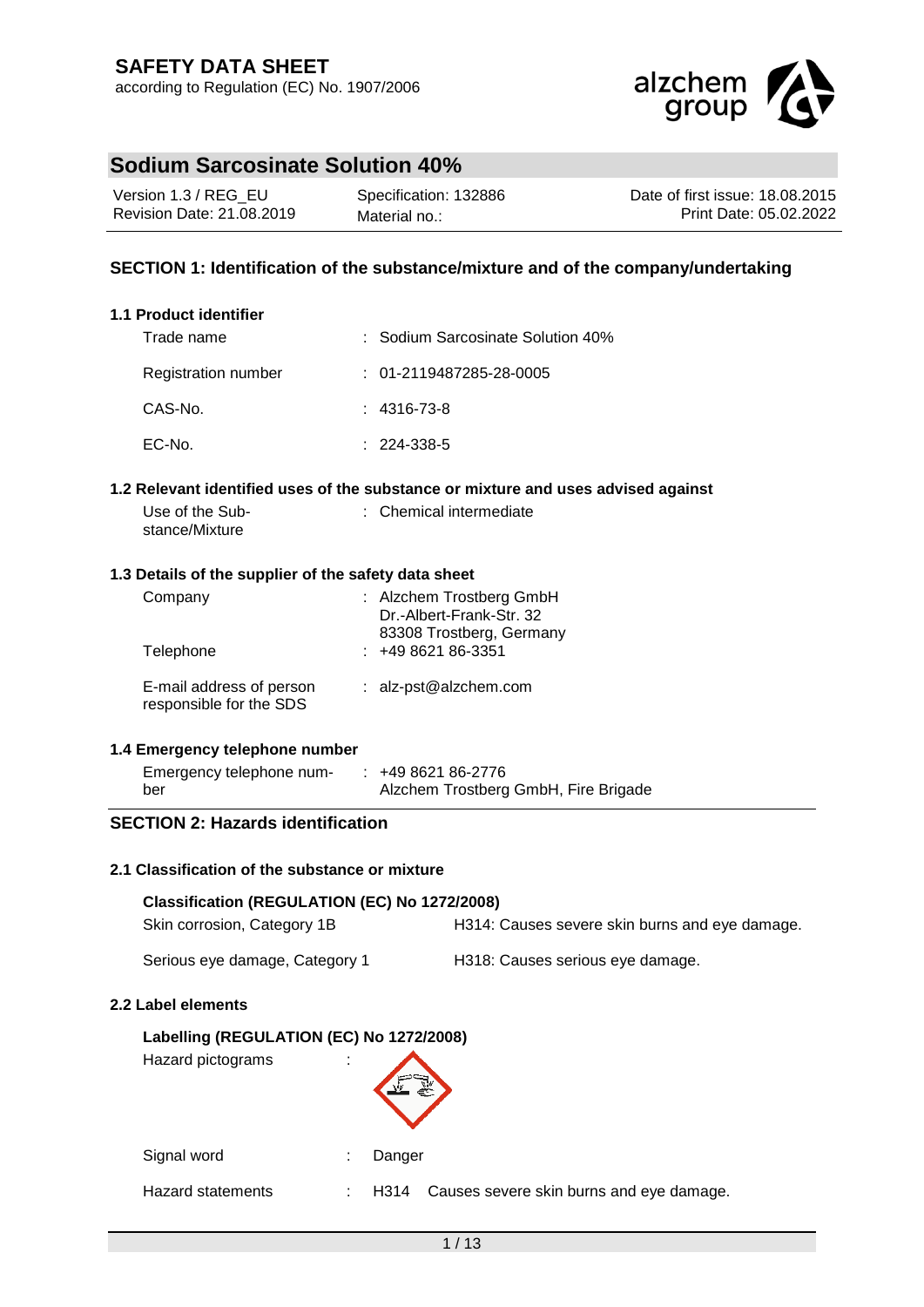

| Version 1.3 / REG EU<br>Revision Date: 21.08.2019 | Specification: 132886<br>Material no.:                                                                                                                                                                                                                                                                                                                                                                                                  | Date of first issue: 18,08,2015<br>Print Date: 05.02.2022                                                         |
|---------------------------------------------------|-----------------------------------------------------------------------------------------------------------------------------------------------------------------------------------------------------------------------------------------------------------------------------------------------------------------------------------------------------------------------------------------------------------------------------------------|-------------------------------------------------------------------------------------------------------------------|
| Precautionary statements                          | ÷<br><b>Prevention:</b><br>P260<br>P280<br>tion/ face protection.                                                                                                                                                                                                                                                                                                                                                                       | Do not breathe dust/ fume/ gas/ mist/ vapours/ spray.<br>Wear protective gloves/ protective clothing/ eye protec- |
|                                                   | Response:<br>P301 + P330 + P331 IF SWALLOWED: Rinse mouth. Do<br>NOT induce vomiting.<br>P303 + P361 + P353 IF ON SKIN (or hair): Take off immedi-<br>ately all contaminated clothing. Rinse skin with water/shower.<br>P305 + P351 + P338 IF IN EYES: Rinse cautiously with wa-<br>ter for several minutes. Remove contact lenses, if present and<br>easy to do. Continue rinsing.<br>Immediately call a POISON CENTER/doctor.<br>P310 |                                                                                                                   |

#### **2.3 Other hazards**

A PBT/vPvB evaluation is not available, since a chemical safety evaluation is not required / has not been carried out

#### **SECTION 3: Composition/information on ingredients**

#### **3.1 Substances**

#### **Components**

| l Chemical name    | CAS-No.<br>EC-No.      | Concentration (% w/w)     |
|--------------------|------------------------|---------------------------|
| Sodium Sarcosinate | 4316-73-8<br>224-338-5 | $\ge$ 39.5 - $\le$ 40.5   |
| Sodium Hydroxide   | 1310-73-2<br>215-185-5 | $\ge$ = 0.5 - $\lt$ = 0.8 |

## **SECTION 4: First aid measures**

#### **4.1 Description of first aid measures**

| General advice          | Immediate medical attention is required.<br>Remove contaminated or soaked clothing immediately and<br>dispose of safely.                                                                                                       |
|-------------------------|--------------------------------------------------------------------------------------------------------------------------------------------------------------------------------------------------------------------------------|
| If inhaled              | : Bring affected person outside and ensure that he/she is com-<br>fortable.                                                                                                                                                    |
| In case of skin contact | Wash off with plenty of water and soap immediately. Call a<br>physician immediately.                                                                                                                                           |
| In case of eye contact  | : Rinse immediately with plenty of water, also under the eyelids,<br>for at least 10 minutes.<br>Remove contact lenses if this can be easily done.<br>Immediate further treatment in ophthalmic hospital/ophthal-<br>mologist. |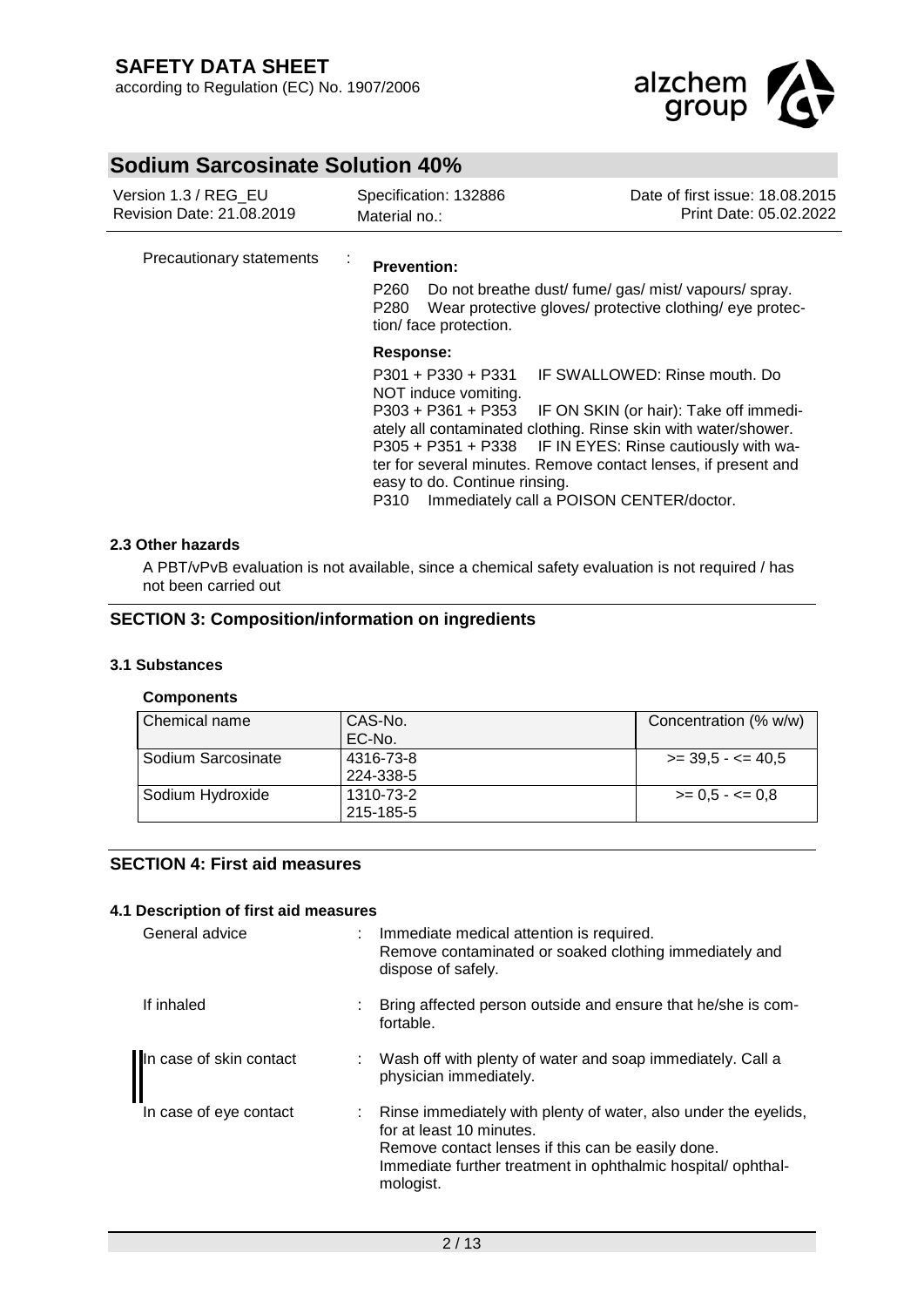

| Version 1.3 / REG EU      | Specification: 132886                                                           | Date of first issue: 18,08,2015 |
|---------------------------|---------------------------------------------------------------------------------|---------------------------------|
| Revision Date: 21.08.2019 | Material no.:                                                                   | Print Date: 05.02.2022          |
| If swallowed              | : Do NOT induce vomiting.<br>Rinse out mouth.<br>Drink 1 or 2 glasses of water. |                                 |

**4.2 Most important symptoms and effects, both acute and delayed** None known.

#### **4.3 Indication of any immediate medical attention and special treatment needed**

#### **SECTION 5: Firefighting measures**

#### **5.1 Extinguishing media**

|                                   | Suitable extinguishing media : Water spray, foam, CO2, dry powder. |
|-----------------------------------|--------------------------------------------------------------------|
| Unsuitable extinguishing<br>media | : high volume water jet                                            |

### **5.2 Special hazards arising from the substance or mixture**

| Hazardous combustion prod- : Carbon oxides |                       |
|--------------------------------------------|-----------------------|
| ucts                                       | Nitrogen oxides (NOx) |

#### **5.3 Advice for firefighters**

| Special protective equipment | In the case of fire, wear respiratory protective equipment in- |
|------------------------------|----------------------------------------------------------------|
| for firefighters             | dependent of surrounding air and chemical protective suit.     |

#### **SECTION 6: Accidental release measures**

| Personal precautions                                     | 6.1 Personal precautions, protective equipment and emergency procedures<br>: Wear personal protective equipment; see section 8.                                                                                                      |
|----------------------------------------------------------|--------------------------------------------------------------------------------------------------------------------------------------------------------------------------------------------------------------------------------------|
| <b>6.2 Environmental precautions</b>                     |                                                                                                                                                                                                                                      |
| Environmental precautions                                | : Product or extinguishing water with product must not be al-<br>lowed to enter soil, sewers or natural bodies of water.                                                                                                             |
| 6.3 Methods and material for containment and cleaning up |                                                                                                                                                                                                                                      |
| Methods for cleaning up                                  | Absorb with liquid-binding material, e. g.: diatomaceous earth,<br>sand, universal binder<br>Keep in suitable, closed containers for disposal.<br>Large spills should be collected mechanically (remove by<br>pumping) for disposal. |

#### **6.4 Reference to other sections**

## **SECTION 7: Handling and storage**

#### **7.1 Precautions for safe handling**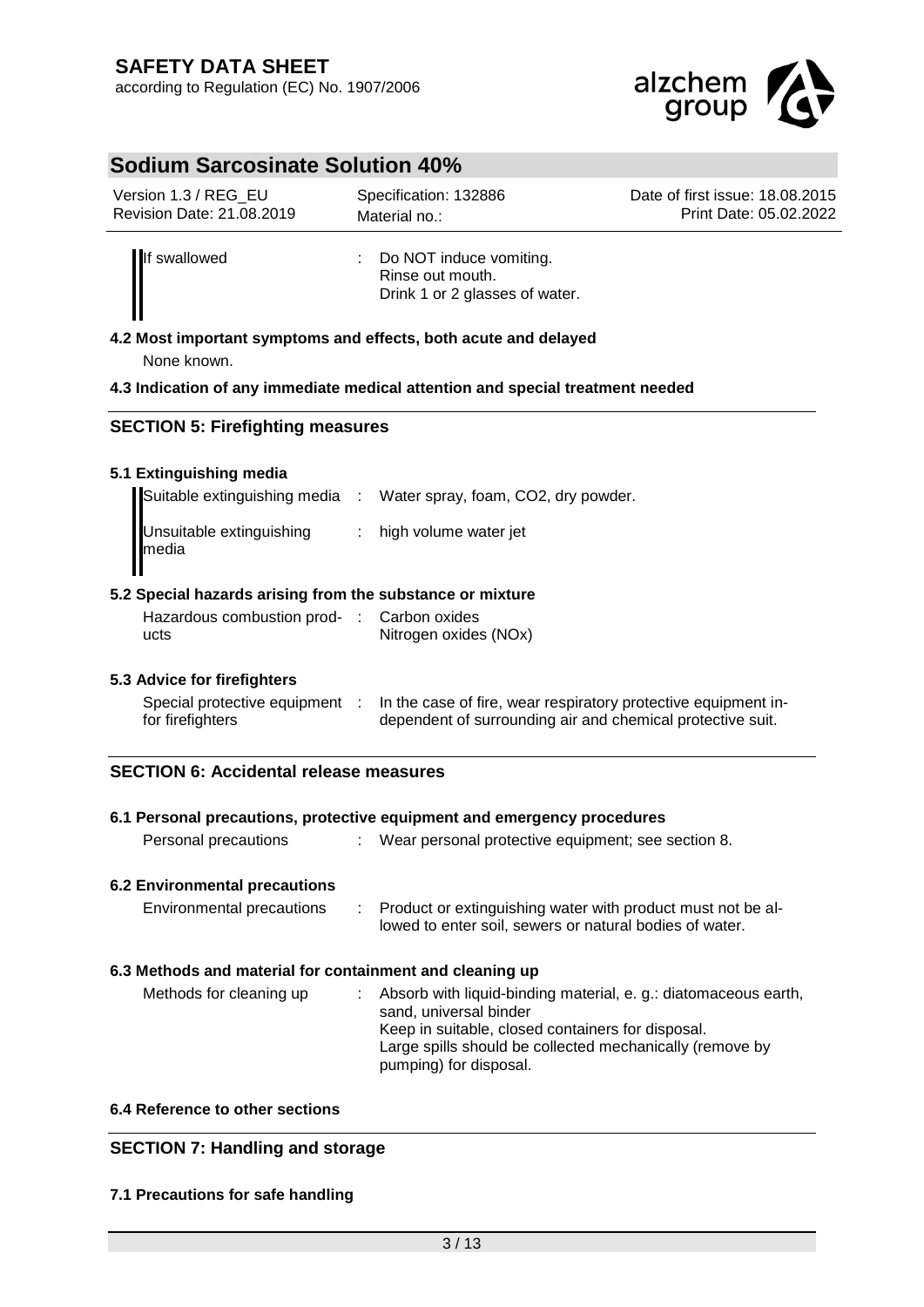

| Version 1.3 / REG_EU<br>Revision Date: 21.08.2019                |   | Specification: 132886<br>Material no.:                                                                                                                                                                                                                                                                                                                                                            | Date of first issue: 18.08.2015<br>Print Date: 05.02.2022 |  |
|------------------------------------------------------------------|---|---------------------------------------------------------------------------------------------------------------------------------------------------------------------------------------------------------------------------------------------------------------------------------------------------------------------------------------------------------------------------------------------------|-----------------------------------------------------------|--|
| Advice on safe handling                                          |   | Provide sufficient ventilation and exhaust at the workplace.<br>The substance must be handled under strictly controlled con-<br>ditions in accordance with Article 17/18 of the REACH regula-<br>tion.<br>Handle in accordance with good industrial hygiene and safety<br>practice.                                                                                                               |                                                           |  |
| Advice on protection against<br>fire and explosion               | ÷ | No special precautions required.                                                                                                                                                                                                                                                                                                                                                                  |                                                           |  |
| Hygiene measures                                                 |   | Do not inhale vapours / aerosols. Contact with skin, eyes and<br>clothes must be strictly avoided Wash contact areas after<br>handling. Take off clothing and shoes contaminated with<br>product. Clean before reuse. Do not eat, drink or smoke while<br>working. Wash hands, and/or face before breaks and when<br>workday is finished. Keep away from food, drink and animal<br>feedingstuffs. |                                                           |  |
| 7.2 Conditions for safe storage, including any incompatibilities |   |                                                                                                                                                                                                                                                                                                                                                                                                   |                                                           |  |
| Requirements for storage<br>areas and containers                 | ÷ | Keep in a well-ventilated place.                                                                                                                                                                                                                                                                                                                                                                  |                                                           |  |
| Advice on common storage                                         |   | Keep away from, and do not store with, acids                                                                                                                                                                                                                                                                                                                                                      |                                                           |  |
| Storage period                                                   |   | 24 Months                                                                                                                                                                                                                                                                                                                                                                                         |                                                           |  |
| Packaging material                                               |   | Suitable material: stainless steel, 1.4301, 1.4541, 1.4571<br>Unsuitable material: Aluminium, Zinc.                                                                                                                                                                                                                                                                                               |                                                           |  |

## **7.3 Specific end use(s)**

## **SECTION 8: Exposure controls/personal protection**

## **8.1 Control parameters**

#### **8.2 Exposure controls**

## **Personal protective equipment**

| Eye protection                                                                                    | close-fitting protective goggles (e.g. closed goggles)                                                                                                |
|---------------------------------------------------------------------------------------------------|-------------------------------------------------------------------------------------------------------------------------------------------------------|
| Hand protection<br>Material<br>Break through time<br>Glove thickness<br>Directive<br>Manufacturer | : Nitrile rubber, Recommendation: Camatril 730<br>$>480$ min<br>$0.4 \text{ mm}$<br>$\therefore$ DIN EN 374<br>Kächele-Cama Latex GmbH (KCL), Germany |
| Skin and body protection                                                                          | : Protective clothing                                                                                                                                 |
| Respiratory protection                                                                            | Use suitable respiratory protection where aerosols/vapours<br>are generated.<br>Dust protection mask in accordance with EN 149 FFP2                   |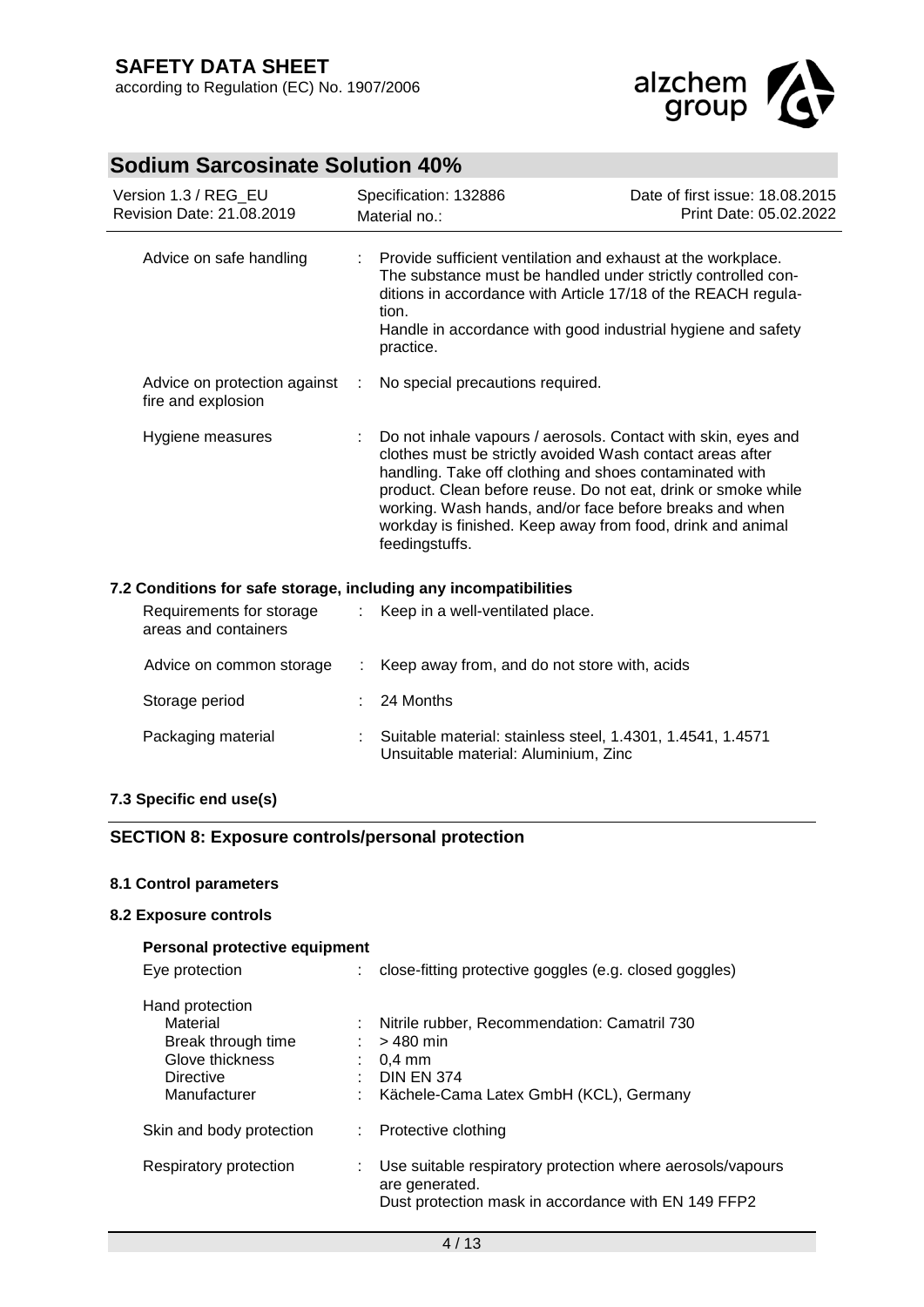

| Version 1.3 / REG EU      | Specification: 132886 | Date of first issue: 18.08.2015 |
|---------------------------|-----------------------|---------------------------------|
| Revision Date: 21.08.2019 | Material no.:         | Print Date: 05.02.2022          |

## **SECTION 9: Physical and chemical properties**

#### **9.1 Information on basic physical and chemical properties**

| Appearance                          |            | liquid                                         |
|-------------------------------------|------------|------------------------------------------------|
| Colour                              |            | colourless - yellow                            |
| Odour                               |            | odourless                                      |
| рH                                  |            | $: 13 - 14$                                    |
| Freezing point                      |            | : $< -100 °C$                                  |
| Boiling point/boiling range         |            | $\therefore$ ca. 113 °C                        |
| Flash point                         |            | Not applicable                                 |
| Vapour pressure                     |            | : 23,4 hPa (20 °C)                             |
| Relative density                    | t.         | 1,2058 (20 $°C$ )                              |
| Density                             |            | : 1,21 g/cm3 (20 °C)                           |
| Solubility(ies)<br>Water solubility | t.         | miscible $(20 °C)$                             |
| Auto-ignition temperature           |            | : $472 °C$                                     |
| Decomposition temperature           | $\epsilon$ | 90 $°C$<br>Decomposition energy (mass): 60 J/g |

### **9.2 Other information**

no data available

## **SECTION 10: Stability and reactivity**

## **10.1 Reactivity**

See section 10.3

#### **10.2 Chemical stability**

No decomposition if stored and applied as directed.

#### **10.3 Possibility of hazardous reactions**

## **10.4 Conditions to avoid**

Conditions to avoid : None known.

**10.5 Incompatible materials**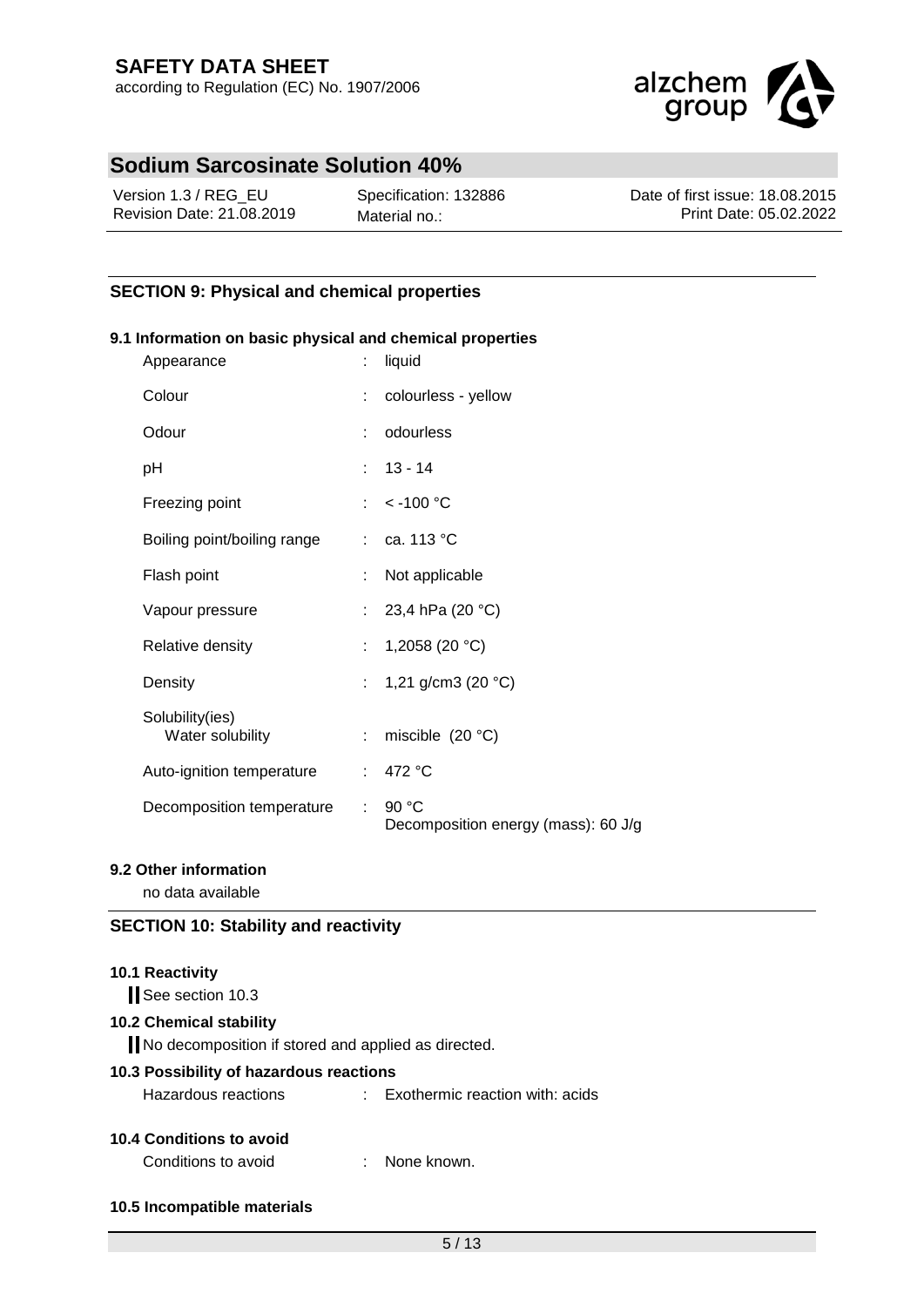

| Version 1.3 / REG_EU<br>Revision Date: 21.08.2019                                                                        | Specification: 132886<br>Material no.:                                                                             | Date of first issue: 18.08.2015<br>Print Date: 05.02.2022                                                                      |
|--------------------------------------------------------------------------------------------------------------------------|--------------------------------------------------------------------------------------------------------------------|--------------------------------------------------------------------------------------------------------------------------------|
| Materials to avoid                                                                                                       | Aluminium<br>Acids                                                                                                 | Nitrous acid and other nitrosating agents                                                                                      |
| 10.6 Hazardous decomposition products<br>Hazardous decomposition products formed under fire conditions.<br>see section 5 |                                                                                                                    |                                                                                                                                |
| <b>SECTION 11: Toxicological information</b>                                                                             |                                                                                                                    |                                                                                                                                |
| 11.1 Information on toxicological effects                                                                                |                                                                                                                    |                                                                                                                                |
| <b>Acute toxicity</b>                                                                                                    |                                                                                                                    |                                                                                                                                |
| Components:                                                                                                              |                                                                                                                    |                                                                                                                                |
| <b>Sodium Sarcosinate:</b>                                                                                               |                                                                                                                    |                                                                                                                                |
| Acute oral toxicity                                                                                                      | LD50 (rat): $> 6400$ mg/kg<br>ria are not met.<br>Remarks: IUCLID                                                  | Assessment: Based on available data, the classification crite-                                                                 |
| Acute inhalation toxicity                                                                                                | LC0 (Rat): 3,41 mg/l<br>Exposure time: 8 h<br>Method: OECD Test Guideline 403<br>ria are not met.<br><b>IUCLID</b> | Assessment: Based on available data, the classification crite-<br>Remarks: maximum concentration in the test: no animals died. |
| Acute dermal toxicity                                                                                                    | Remarks: no data available<br><b>IUCLID</b>                                                                        |                                                                                                                                |
| <b>Sodium Hydroxide:</b>                                                                                                 |                                                                                                                    |                                                                                                                                |
| Acute oral toxicity                                                                                                      | ria are not met.<br>Remarks: IUCLID                                                                                | Assessment: Based on available data, the classification crite-                                                                 |
| Acute inhalation toxicity                                                                                                | ria are not met.<br>Remarks: IUCLID                                                                                | Assessment: Based on available data, the classification crite-                                                                 |
| Acute dermal toxicity                                                                                                    | ria are not met.<br><b>Remarks: IUCLID</b>                                                                         | Assessment: Based on available data, the classification crite-                                                                 |
| <b>Skin corrosion/irritation</b>                                                                                         |                                                                                                                    |                                                                                                                                |
| Product:                                                                                                                 |                                                                                                                    |                                                                                                                                |
| Assessment                                                                                                               |                                                                                                                    | Causes severe skin burns and eye damage.                                                                                       |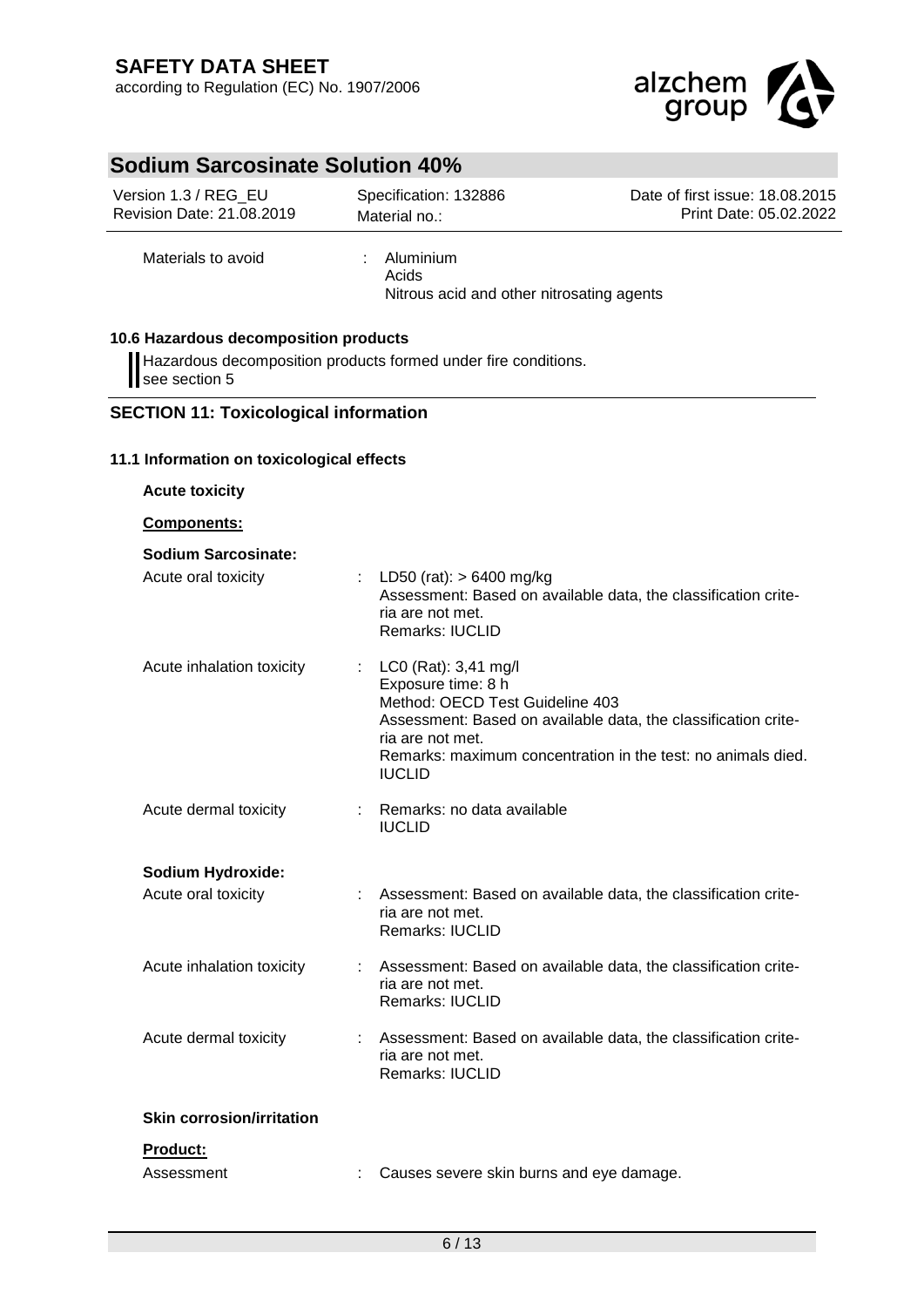

| Version 1.3 / REG_EU<br>Revision Date: 21.08.2019                                  |                                   | Specification: 132886<br>Material no.:                                                                                                   | Date of first issue: 18.08.2015<br>Print Date: 05.02.2022 |  |  |  |
|------------------------------------------------------------------------------------|-----------------------------------|------------------------------------------------------------------------------------------------------------------------------------------|-----------------------------------------------------------|--|--|--|
| Components:                                                                        |                                   |                                                                                                                                          |                                                           |  |  |  |
| <b>Sodium Sarcosinate:</b><br>Species<br>Assessment<br>Method<br>Result<br>Remarks |                                   | reconstructed human epidermis (RhE)<br>Causes severe skin burns and eye damage.<br>OECD Test Guideline 431<br>corrosive<br><b>IUCLID</b> |                                                           |  |  |  |
| <b>Sodium Hydroxide:</b>                                                           |                                   |                                                                                                                                          |                                                           |  |  |  |
| Assessment<br>Remarks                                                              | ×                                 | Corrosive<br><b>IUCLID</b>                                                                                                               |                                                           |  |  |  |
| Serious eye damage/eye irritation                                                  |                                   |                                                                                                                                          |                                                           |  |  |  |
| Product:                                                                           |                                   |                                                                                                                                          |                                                           |  |  |  |
| Assessment                                                                         |                                   | Causes serious eye damage.                                                                                                               |                                                           |  |  |  |
| Components:                                                                        |                                   |                                                                                                                                          |                                                           |  |  |  |
| <b>Sodium Sarcosinate:</b>                                                         |                                   |                                                                                                                                          |                                                           |  |  |  |
| Assessment<br>Remarks                                                              |                                   | Causes serious eye damage.<br><b>IUCLID</b>                                                                                              |                                                           |  |  |  |
| <b>Sodium Hydroxide:</b>                                                           |                                   |                                                                                                                                          |                                                           |  |  |  |
| Assessment<br>Remarks                                                              |                                   | Causes serious eye damage.<br><b>IUCLID</b>                                                                                              |                                                           |  |  |  |
|                                                                                    | Respiratory or skin sensitisation |                                                                                                                                          |                                                           |  |  |  |
| Components:                                                                        |                                   |                                                                                                                                          |                                                           |  |  |  |
| <b>Sodium Sarcosinate:</b>                                                         |                                   |                                                                                                                                          |                                                           |  |  |  |
| Assessment<br>Remarks                                                              |                                   | Based on available data, the classification criteria are not met.<br><b>IUCLID</b>                                                       |                                                           |  |  |  |
| <b>Sodium Hydroxide:</b>                                                           |                                   |                                                                                                                                          |                                                           |  |  |  |
| Assessment<br>Remarks                                                              |                                   | Based on available data, the classification criteria are not met.<br><b>IUCLID</b>                                                       |                                                           |  |  |  |
| Germ cell mutagenicity                                                             |                                   |                                                                                                                                          |                                                           |  |  |  |
| Components:                                                                        |                                   |                                                                                                                                          |                                                           |  |  |  |
| <b>Sodium Sarcosinate:</b>                                                         |                                   |                                                                                                                                          |                                                           |  |  |  |
| Germ cell mutagenicity-As-<br>sessment                                             | ÷.                                | Not mutagenic in Ames Test<br>Remarks: IUCLID                                                                                            |                                                           |  |  |  |

## **Sodium Hydroxide:**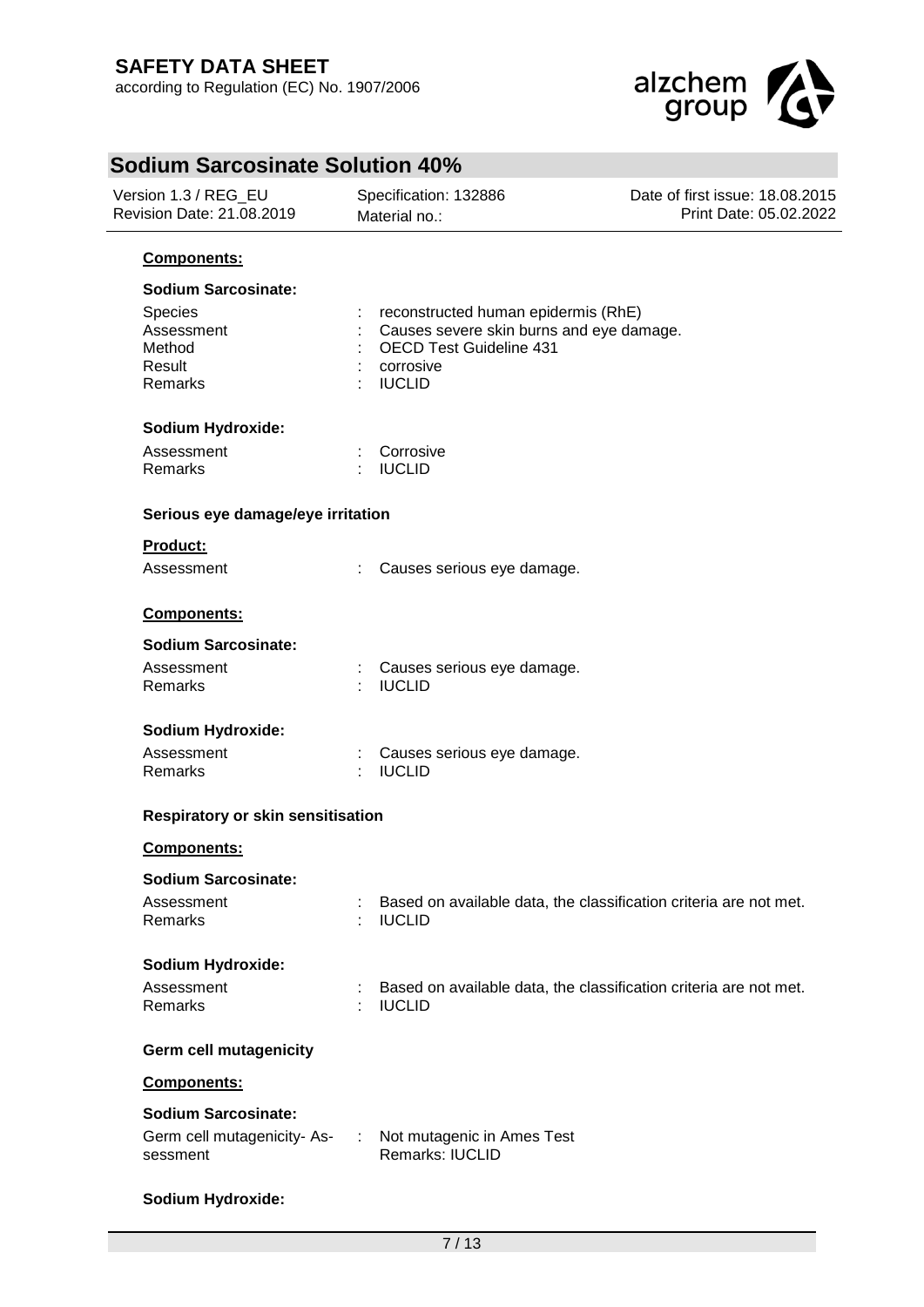

| Version 1.3 / REG_EU<br>Revision Date: 21.08.2019                     |        | Specification: 132886<br>Material no.:        | Date of first issue: 18.08.2015<br>Print Date: 05.02.2022           |  |
|-----------------------------------------------------------------------|--------|-----------------------------------------------|---------------------------------------------------------------------|--|
| Germ cell mutagenicity-As-<br>sessment                                | $\sim$ | <b>Remarks: IUCLID</b>                        | Based on available data, the classification criteria are not met.   |  |
| Carcinogenicity                                                       |        |                                               |                                                                     |  |
| Components:                                                           |        |                                               |                                                                     |  |
| <b>Sodium Sarcosinate:</b><br>Carcinogenicity - Assess-<br>ment       |        | : no data available<br><b>Remarks: IUCLID</b> |                                                                     |  |
| <b>Sodium Hydroxide:</b><br>Carcinogenicity - Assess-<br>ment         |        | Remarks: IUCLID                               | : Based on available data, the classification criteria are not met. |  |
| <b>Reproductive toxicity</b>                                          |        |                                               |                                                                     |  |
| Components:                                                           |        |                                               |                                                                     |  |
| <b>Sodium Sarcosinate:</b><br>Reproductive toxicity - As-<br>sessment |        | : no data available<br>Remarks: IUCLID        |                                                                     |  |
| Sodium Hydroxide:<br>Reproductive toxicity - As-<br>sessment          |        | Remarks: IUCLID                               | Based on available data, the classification criteria are not met.   |  |
| <b>STOT - single exposure</b>                                         |        |                                               |                                                                     |  |
| Components:                                                           |        |                                               |                                                                     |  |
| <b>Sodium Sarcosinate:</b><br>Assessment<br>Remarks                   |        | <b>IUCLID</b>                                 | Based on available data, the classification criteria are not met.   |  |
| <b>Sodium Hydroxide:</b><br>Assessment<br>Remarks                     |        | <b>IUCLID</b>                                 | Based on available data, the classification criteria are not met.   |  |
| <b>STOT - repeated exposure</b>                                       |        |                                               |                                                                     |  |
| Components:                                                           |        |                                               |                                                                     |  |
| <b>Sodium Sarcosinate:</b>                                            |        |                                               |                                                                     |  |
| Assessment<br>Remarks                                                 |        | <b>IUCLID</b>                                 | Based on available data, the classification criteria are not met.   |  |
| <b>Sodium Hydroxide:</b>                                              |        |                                               |                                                                     |  |
| Assessment                                                            |        |                                               | Based on available data, the classification criteria are not met.   |  |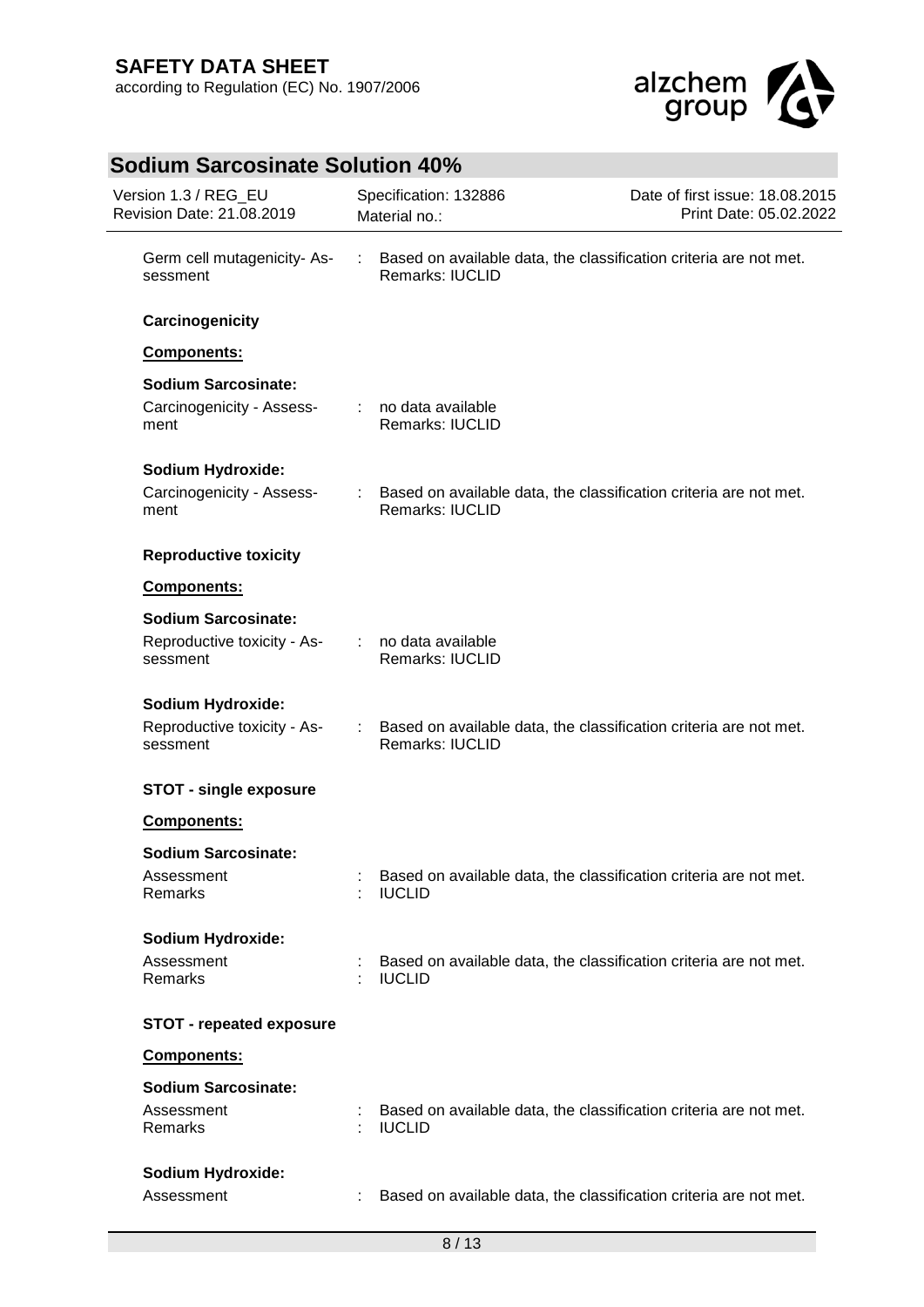

#### **Sodium Sarcosinate Solution 40%** Version 1.3 / REG\_EU Revision Date: 21.08.2019 Specification: 132886 Material no.:

Date of first issue: 18.08.2015 Print Date: 05.02.2022

Remarks : IUCLID

## **Aspiration toxicity**

## **Components:**

# **Sodium Sarcosinate:**

Based on available data, the classification criteria are not met. Remarks : IUCLID

## **Sodium Hydroxide:**

Based on available data, the classification criteria are not met. Remarks : IUCLID

## **Further information**

## **Product:**

Remarks : No additional toxicological data are available.

## **SECTION 12: Ecological information**

## **12.1 Toxicity**

| <b>Components:</b>                                       |    |                                                                                                                                                                                                                                                             |
|----------------------------------------------------------|----|-------------------------------------------------------------------------------------------------------------------------------------------------------------------------------------------------------------------------------------------------------------|
| Sodium Sarcosinate:                                      |    |                                                                                                                                                                                                                                                             |
| Toxicity to fish                                         | t. | LC50 (Leuciscus idus): $> 10000$ mg/l<br>Exposure time: 96 h<br>Test substance: This information is derived from evaluation of<br>or a test result for a similar compound (conclusion based on<br>analogy).<br>Method: DIN 38412 Teil 15<br>Remarks: IUCLID |
| Toxicity to daphnia and other :<br>aquatic invertebrates |    | EC50 (Daphnia magna): $>$ 500 mg/l<br>Exposure time: 48 h<br>Method: Directive 79/831 EEC<br><b>Remarks: IUCLID</b>                                                                                                                                         |
| Toxicity to algae/aquatic<br>plants                      | t. | EC50 (Desmodesmus subspicatus (green algae)): > 500 mg/l<br>End point: growth rate<br>Exposure time: 72 h<br>Method: DIN 38412, T.9<br>Remarks: IUCLID                                                                                                      |
| Toxicity to microorganisms                               | t. | EC 20 (local activated sludge): $> 1000$ mg/l<br>Exposure time: 0,5 h<br>Method: OECD 209<br><b>Remarks: IUCLID</b>                                                                                                                                         |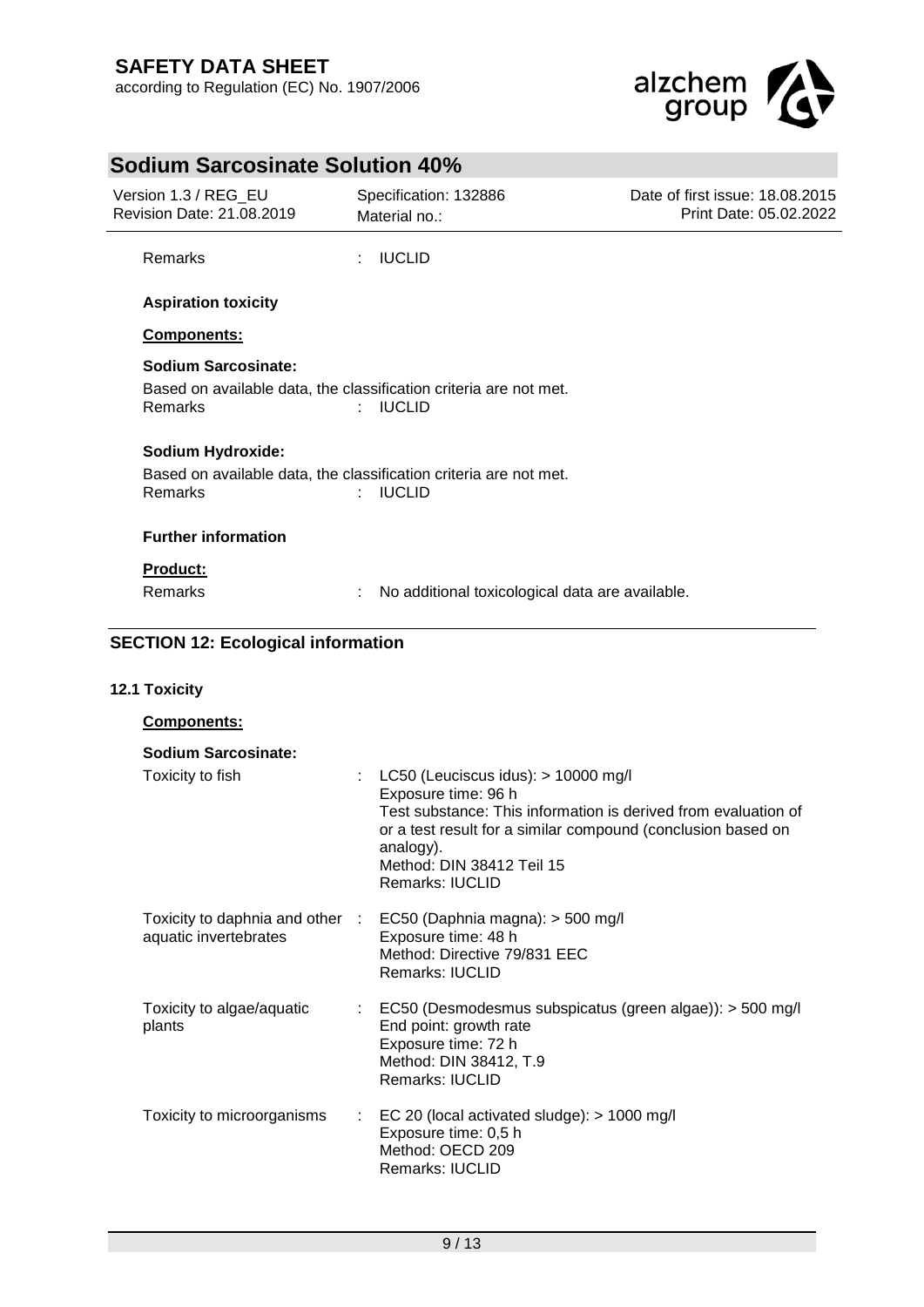

| <u>aiuin varvooniate oolation +0 /0</u><br>Version 1.3 / REG_EU<br>Revision Date: 21.08.2019 |                                                                    | Specification: 132886<br>Material no.: |                                                                                                                           | Date of first issue: 18.08.2015<br>Print Date: 05.02.2022 |
|----------------------------------------------------------------------------------------------|--------------------------------------------------------------------|----------------------------------------|---------------------------------------------------------------------------------------------------------------------------|-----------------------------------------------------------|
|                                                                                              | <b>Ecotoxicology Assessment</b>                                    |                                        |                                                                                                                           |                                                           |
|                                                                                              | Acute aquatic toxicity                                             |                                        | Based on available data, the classification criteria are not met.                                                         |                                                           |
|                                                                                              | Chronic aquatic toxicity                                           |                                        | Based on available data, the classification criteria are not met.                                                         |                                                           |
|                                                                                              | Sodium Hydroxide:                                                  |                                        |                                                                                                                           |                                                           |
|                                                                                              | Toxicity to fish                                                   |                                        | LC50 (estimation) (Fish): $> 100$ mg/l<br>Exposure time: 96 h                                                             |                                                           |
|                                                                                              | Toxicity to daphnia and other<br>aquatic invertebrates             | $\sim 100$                             | EC50 (Ceriodaphnia sp.): 40,4 mg/l<br>Exposure time: 48 h<br>Remarks: IUCLID                                              |                                                           |
|                                                                                              | 12.2 Persistence and degradability                                 |                                        |                                                                                                                           |                                                           |
|                                                                                              | Components:                                                        |                                        |                                                                                                                           |                                                           |
|                                                                                              | <b>Sodium Sarcosinate:</b>                                         |                                        |                                                                                                                           |                                                           |
|                                                                                              | Biodegradability                                                   |                                        | Biodegradation: 90 - 100 %<br>Exposure time: 14 d<br>Remarks: Readily biodegradable.                                      |                                                           |
|                                                                                              | Biochemical Oxygen De-<br>mand (BOD)                               | ÷.                                     | $710 \text{ mg/g}$<br>Incubation time: 5 d                                                                                |                                                           |
| 12.3 Bioaccumulative potential<br>no data available                                          |                                                                    |                                        |                                                                                                                           |                                                           |
|                                                                                              | 12.4 Mobility in soil<br>no data available                         |                                        |                                                                                                                           |                                                           |
|                                                                                              | 12.5 Results of PBT and vPvB assessment                            |                                        |                                                                                                                           |                                                           |
|                                                                                              | Product:                                                           |                                        |                                                                                                                           |                                                           |
|                                                                                              | Assessment                                                         |                                        | A PBT/vPvB evaluation is not available, since a chemical<br>safety evaluation is not required / has not been carried out. |                                                           |
|                                                                                              | 12.6 Other adverse effects                                         |                                        |                                                                                                                           |                                                           |
|                                                                                              | Product:<br>Additional ecological infor-<br>mation                 | ÷                                      | No further ecotoxicological data are available.                                                                           |                                                           |
|                                                                                              | <b>Components:</b>                                                 |                                        |                                                                                                                           |                                                           |
|                                                                                              | <b>Sodium Hydroxide:</b><br>Additional ecological infor-<br>mation |                                        | The product may be harmful to aquatic organisms by pH-shift.                                                              |                                                           |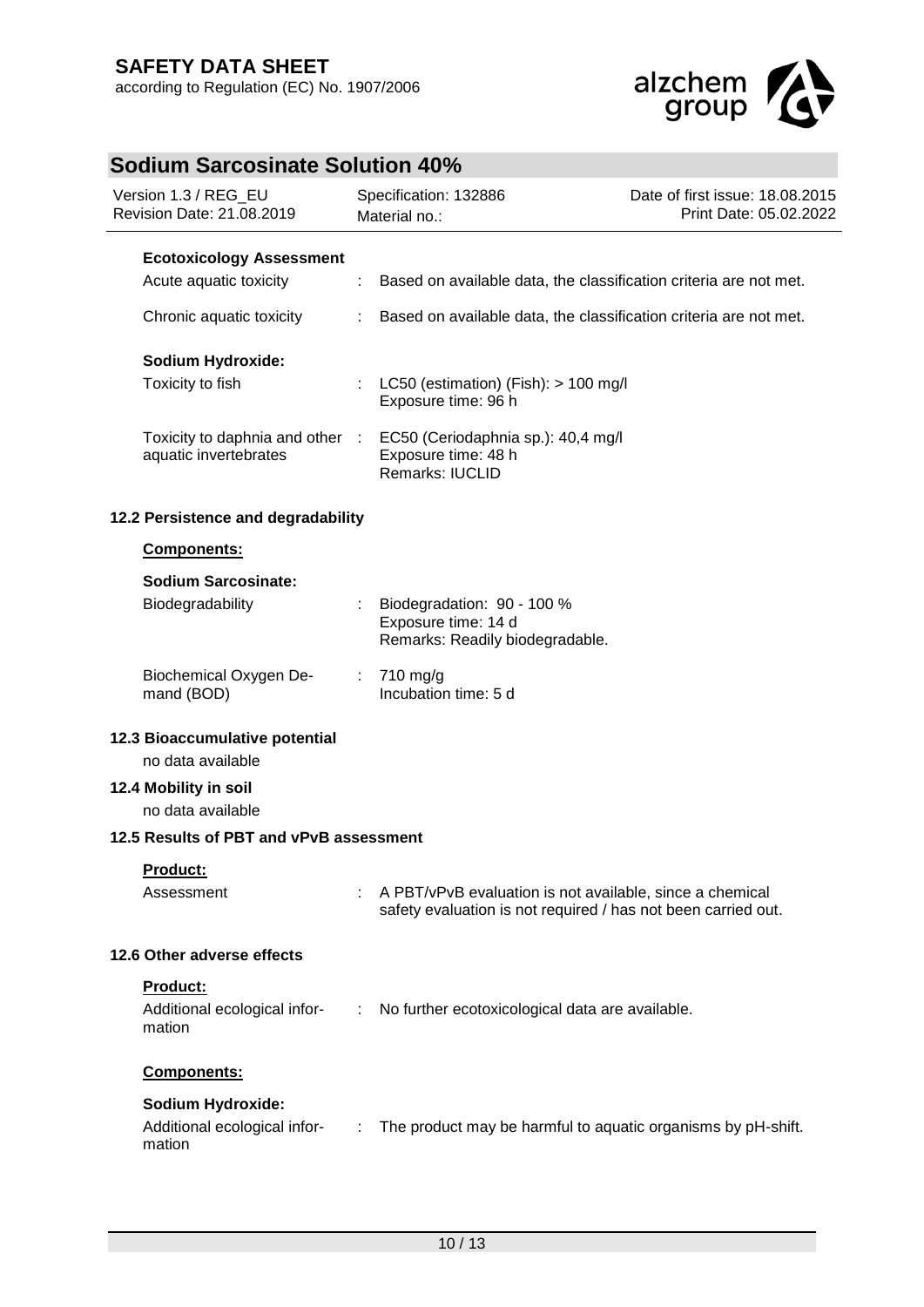

| Version 1.3 / REG EU      | Specification: 132886 | Date of first issue: 18,08,2015 |
|---------------------------|-----------------------|---------------------------------|
| Revision Date: 21.08.2019 | Material no.:         | Print Date: 05.02.2022          |

## **SECTION 13: Disposal considerations**

#### **13.1 Waste treatment methods**

| Product                | ÷. | Must be brought to an adequate waste treatment facility, in<br>conformity with applicable waste disposal regulations.                                 |
|------------------------|----|-------------------------------------------------------------------------------------------------------------------------------------------------------|
| Contaminated packaging |    | : Packaging, that can not be reused after cleaning must be<br>disposed or recycled in accordance with all federal, national<br>and local regulations. |

## **SECTION 14: Transport information**

|                                 | 14.1 UN number                                                                                                                                                  |    |                                                                  |  |  |
|---------------------------------|-----------------------------------------------------------------------------------------------------------------------------------------------------------------|----|------------------------------------------------------------------|--|--|
|                                 | <b>ADR</b>                                                                                                                                                      |    | <b>UN 3267</b>                                                   |  |  |
|                                 | <b>RID</b>                                                                                                                                                      |    | <b>UN 3267</b>                                                   |  |  |
|                                 | <b>IMDG</b>                                                                                                                                                     |    | <b>UN 3267</b>                                                   |  |  |
|                                 | <b>IATA</b>                                                                                                                                                     |    | <b>UN 3267</b>                                                   |  |  |
| 14.2 UN proper shipping name    |                                                                                                                                                                 |    |                                                                  |  |  |
|                                 | <b>ADR</b>                                                                                                                                                      |    | CORROSIVE LIQUID, BASIC, ORGANIC, N.O.S.<br>(Sodium sarcosinate) |  |  |
|                                 | <b>RID</b>                                                                                                                                                      |    | CORROSIVE LIQUID, BASIC, ORGANIC, N.O.S.<br>(Sodium sarcosinate) |  |  |
|                                 | <b>IMDG</b>                                                                                                                                                     |    | CORROSIVE LIQUID, BASIC, ORGANIC, N.O.S.<br>(Sodium sarcosinate) |  |  |
|                                 | <b>IATA</b>                                                                                                                                                     |    | Corrosive liquid, basic, organic, n.o.s.<br>(Sodium sarcosinate) |  |  |
| 14.3 Transport hazard class(es) |                                                                                                                                                                 |    |                                                                  |  |  |
|                                 | <b>ADR</b>                                                                                                                                                      |    | 8                                                                |  |  |
|                                 | <b>RID</b>                                                                                                                                                      | ÷. | 8                                                                |  |  |
|                                 | <b>IMDG</b>                                                                                                                                                     | ÷. | 8                                                                |  |  |
|                                 | <b>IATA</b>                                                                                                                                                     | ŧ. | 8                                                                |  |  |
| 14.4 Packing group              |                                                                                                                                                                 |    |                                                                  |  |  |
|                                 | <b>ADR</b><br>Packing group<br><b>Classification Code</b><br>Hazard Identification Number :<br>Labels<br>Tunnel restriction code<br><b>RID</b><br>Packing group |    | $\mathbf{I}$<br>C7<br>80<br>8<br>(E)<br>$\mathbf{I}$             |  |  |
|                                 | <b>Classification Code</b>                                                                                                                                      | ÷  | C7                                                               |  |  |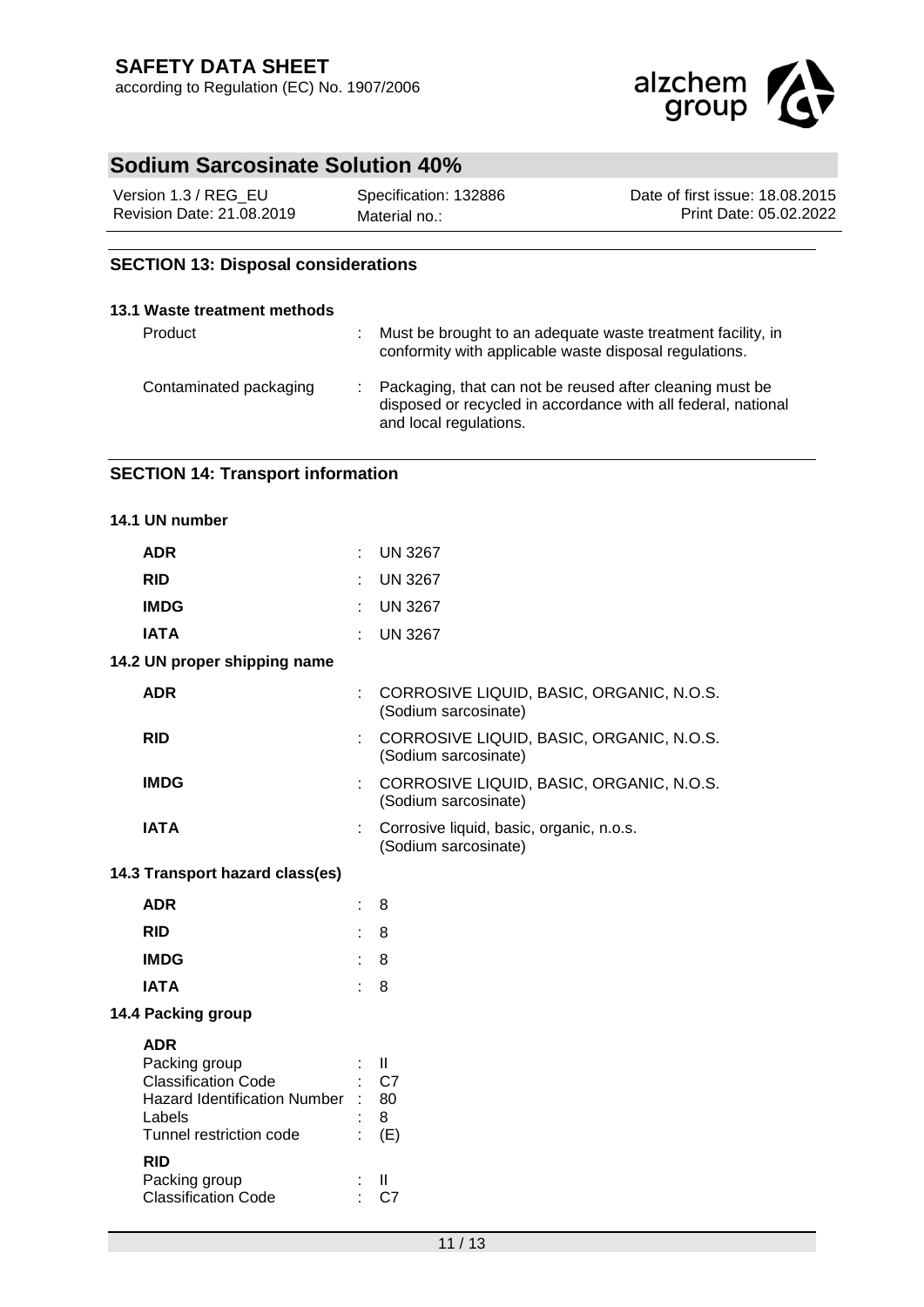

| Version 1.3 / REG_EU<br>Revision Date: 21.08.2019                                                                                       | Specification: 132886<br>Material no.:                                                   | Date of first issue: 18.08.2015<br>Print Date: 05.02.2022 |
|-----------------------------------------------------------------------------------------------------------------------------------------|------------------------------------------------------------------------------------------|-----------------------------------------------------------|
| <b>Hazard Identification Number</b><br>Labels                                                                                           | 80<br>8                                                                                  |                                                           |
| <b>IMDG</b><br>Packing group<br>Labels<br>EmS Code<br>Remarks                                                                           | $\mathbf{II}$<br>8<br>F-A, S-B<br>Clear of living quarters.<br>Keep separate from acids. |                                                           |
| <b>IATA (Cargo)</b><br>Packing instruction (cargo<br>aircraft)<br>Packing instruction (LQ)<br>Packing group<br>Labels<br><b>Remarks</b> | 855<br>Y840<br>$\mathbf{H}$<br>Class 8 - Corrosive substances<br>ERG-Code 8L             |                                                           |
| IATA_P (Passenger)<br>Packing instruction (passen-<br>ger aircraft)<br>Packing instruction (LQ)<br>Packing group<br>Labels<br>Remarks   | 851<br>÷<br>Y840<br>$\mathbf{H}$<br>Class 8 - Corrosive substances<br>ERG-Code 8L        |                                                           |
| <b>14.5 Environmental hazards</b>                                                                                                       |                                                                                          |                                                           |
| <b>ADR</b><br>Environmentally hazardous                                                                                                 | no                                                                                       |                                                           |
| <b>RID</b><br>Environmentally hazardous                                                                                                 | no                                                                                       |                                                           |

#### **IMDG** Marine pollutant : no

## **14.6 Special precautions for user**

The transport classification(s) provided herein are for informational purposes only, and solely based upon the properties of the unpackaged material as it is described within this Safety Data Sheet. Transportation classifications may vary by mode of transportation, package sizes, and variations in regional or country regulations.

#### **14.7 Transport in bulk according to Annex II of Marpol and the IBC Code**

Not applicable for product as supplied.

#### **SECTION 15: Regulatory information**

#### **15.1 Safety, health and environmental regulations/legislation specific for the substance or mixture**

#### **15.2 Chemical safety assessment**

No substance safety assessment is required for this product because it is an internal local intermediate product and/or a transported intermediate product.